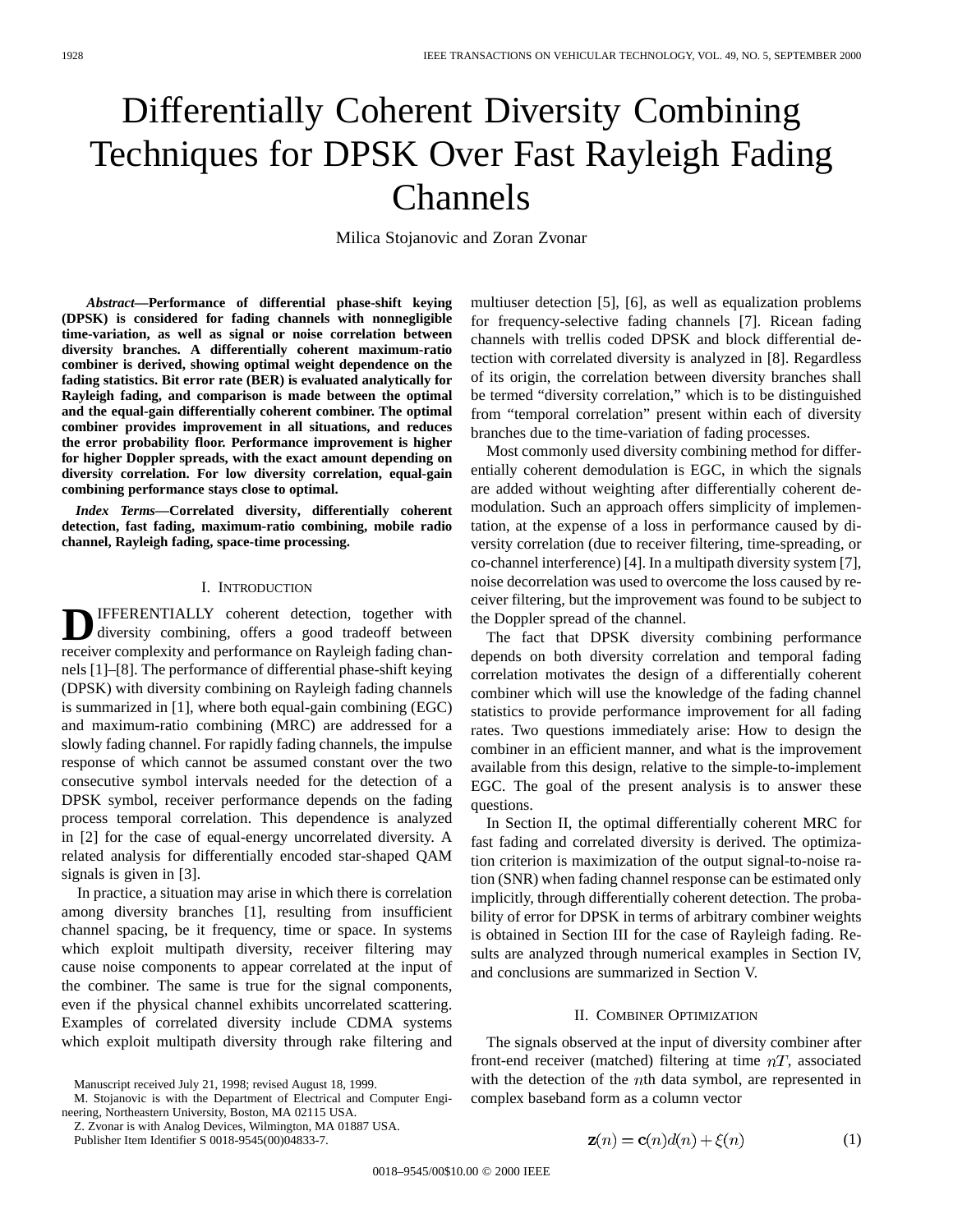

Fig. 1. Schematic representation of differentially coherent MRC.

where  $c(n)$  is the observed vector of fading channel gains, i.e., its discrete-time approximation, and  $\xi(n)$  is the noise vector. The sequence of i.i.d. unit-variance data symbols  $d(n)$  is obtained by differentially encoding the original sequence  $b(n)$ 

$$
d(n) = b(n)d(n-1).
$$
 (2)

For M-DPSK,  $b(n) = e^{j\Delta\phi(n)}$ ;  $\Delta\phi(n) \in \{0, \pm 2\pi/M, \pm 2 \times$  $2\pi/M,\ldots,\pi$ .

The channel statistics are described by the correlation functions

$$
\mathbf{C}(m) = E\{\mathbf{c}(n+m)\mathbf{c}'(n)\}, \quad m = 0, \pm 1, \pm 2, \dots \quad (3)
$$

where "prime" denotes conjugate transpose. In particular, the auto-correlation matrix  $\mathbf{C}(0)$  describes signal correlation across diversity channels, while  $C(\pm 1)$  includes the effects of temporal correlation at the lag of one symbol interval. The noise vectors  $\xi(n)$  are taken to be zero-mean, (temporally) white Gaussian, with covariance  $N$ .

Differentially coherent combining of the signals  $z(n)$  can be represented in a general form

$$
\hat{b}(n) = \mathbf{z}'(n-1)\mathbf{Az}(n)
$$
 (4)

where the matrix  $\bf{A}$  contains the combiner weights. Several special cases can be distinguished. For equal-gain combining,  $A = I$ , i.e., no weighting is performed.<sup>1</sup> When there is no correlation among diversities, in either the signal or the noise components, EGC is the optimal differentially coherent combining method. When the signal components are uncorrelated, but noise is correlated, the optimal MRC is given by  $A = N^{-1}$ for channels with negligible time-variation.2

When the time-variation of the channels cannot be neglected, i.e., there is significant Doppler spreading, the MRC weights must depend on  $\mathbf{C}(1)$  in addition to  $\mathbf{C}(0)$  and N. We refer to this combiner as the optimal MRC to signify the fact that maximization of combining ratio takes into account both the diversity correlation and the temporal correlation. To determine the optimal MRC combiner for this case, we view the process of differentially coherent combining as a special case of coherent combining in which the channel estimate is constrained to depend only on the delayed signal  $z(n-1)$  (and not on the previous values  $z(n-2)$ , etc.). The receiver structure is shown in Fig. 1. If  $W'$  is the linear memoryless transformation used for channel estimation, the channel estimate  $\hat{c}(n)$  can be defined through

$$
\mathbf{W'z}(n-1) = \hat{\mathbf{c}}(n)d(n-1).
$$
 (5)

For a rapidly fading channel, the channel estimation error  $\epsilon(n) = c(n) - \hat{c}(n)$  cannot be neglected in either differentially coherent or coherent combining [5]. It represents an additional noise term, which is assumed to be independent of the thermal noise (an assumption which is justified for all practical cases when the thermal noise is white and the channel is estimated from the previously observed signals). If the channel estimation error covariance is denoted by  $E$ , the coherent MRC is given by

$$
\hat{d}(n) = \hat{\mathbf{c}}'(n)[\mathbf{N} + \mathbf{E}]^{-1}\mathbf{z}(n).
$$
 (6)

Comparing (4) and (6), and using the implied relation

$$
\hat{d}(n) = \hat{b}(n)d(n-1)
$$
\n(7)

the differentially coherent MRC is interpreted as coherent combining in which the channel estimate satisfies (5), and the combiner matrix is

$$
\mathbf{A} = \mathbf{W}[\mathbf{E} + \mathbf{N}]^{-1}.
$$
 (8)

<sup>&</sup>lt;sup>1</sup>The term EGC is not always consistently used. Some authors (e.g., [4]) refer to the above scheme as that of MRC, implying that weighting is implicitly performed by the delayed signals.

<sup>2</sup>This combining method can be interpreted as noise decorrelation followed by EGC (e.g., [7]).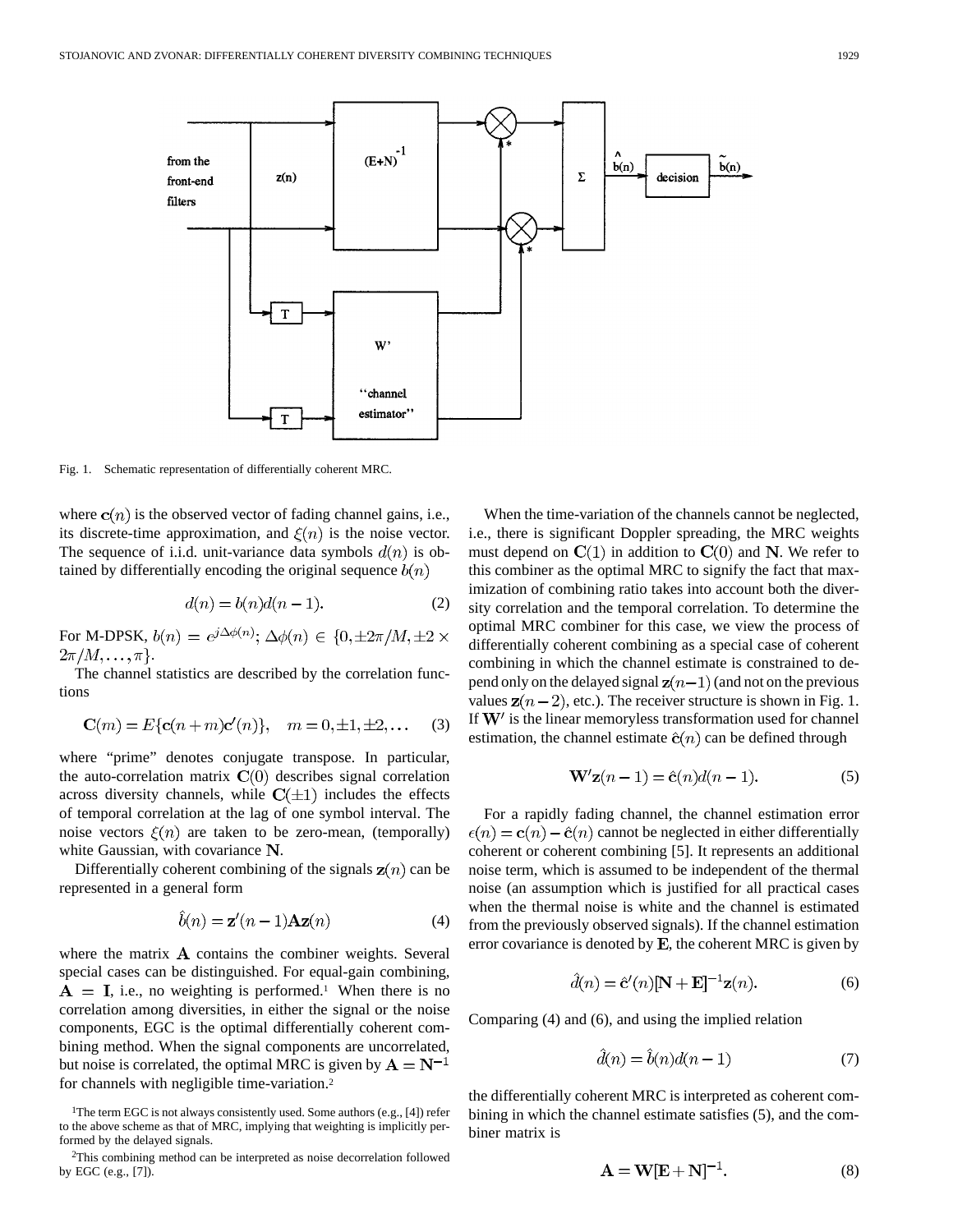Hence, a differentially coherent combiner can be designed in an efficient manner by choosing an appropriate channel estimator  $W$ , and evaluating its error covariance ( $E$  is a function of  $W$ ).

To specify the combiner, we focus on minimum mean squared error (MMSE) channel estimation. Unlike in the case of coherent MRC, the channel estimate is constrained by (5), or equivalently,

$$
\hat{\mathbf{c}}(n) = \mathbf{W}'\mathbf{z}(n-1)d^*(n-1) \n= \mathbf{W}'[\mathbf{c}(n-1) + d^*(n-1)\xi(n-1)].
$$
\n(9)

The weights  $W$ , which minimize the mean-squared error  $E\{\epsilon(n)\epsilon(n)\}\,$  are given by

$$
\mathbf{W} = [\mathbf{C}(0) + \mathbf{N}]^{-1} \mathbf{C}'(1). \tag{10}
$$

The corresponding estimation error covariance is

$$
\mathbf{E} = \mathbf{C}(0) - \mathbf{C}(1)[\mathbf{C}(0) + \mathbf{N}]^{-1}\mathbf{C}'(1).
$$
 (11)

On substituting the obtained values (10) and (11) into the expression (8), it is found that the optimal MRC/MMSE differentially coherent combiner is given by

$$
\mathbf{A} = [\mathbf{C}(0) + \mathbf{N}]^{-1} \mathbf{C}'(1) [\mathbf{C}(0) + \mathbf{N} - \mathbf{C}(1) [\mathbf{C}(0) + \mathbf{N}]^{-1} \mathbf{C}'(1)]^{-1}.
$$
 (12)

It may be pointed out that for a Rayleigh fading channel, in which  $c(n)$  is a complex, zero-mean Gaussian process, the same result can be obtained directly, using a different optimization criterion, namely maximization of the *a posteriori* probability density function of  $z(n)$  given  $z(n - 1)$  and  $b(n)$ . Maximizing  $p(\mathbf{z}(n) | \mathbf{z}(n-1), b(n))$  with respect to  $b(n) = b$  is equivalent to maximizing its exponent factor

$$
\max_{b} \left\{ -\left[ \mathbf{z}(n) - \mathbf{R}_{01} \mathbf{R}_{11}^{-1} \mathbf{z}(n-1) \right]' \right\}
$$

$$
\left[ \mathbf{R}_{00} - \mathbf{R}_{01} \mathbf{R}_{11}^{-1} \mathbf{R}_{01}' \right]^{-1} \left[ \mathbf{z}(n) - \mathbf{R}_{01} \mathbf{R}_{11}^{-1} \mathbf{z}(n-1) \right] \right\}
$$
(13)

where  $\mathbf{R}_{i,j} = E\{z(n-i)z'(n-j) | b\}$  [9]. Using either criterion, the decision rule is given by

$$
\tilde{b}(n) = \arg\max_{b} \text{Re}\{\hat{b}(n)b^*\}\tag{14}
$$

where  $b(n)$  is given by (4) and b belongs to the set of transmitted M-ary DPSK symbols defined earlier.

## III. PROBABILITY OF ERROR ANALYSIS

Bit error probability for binary DPSK is given by

$$
P_e = P\{\text{Re}\{\hat{b}(n)\} < 0 \,|\, d(n) = d(n-1) = +1\} \tag{15}
$$

which can be expressed in terms of a quadratic form as

$$
P_e = P\{\mathbf{g}'\mathbf{Jg} < 0\} \tag{16}
$$

where

$$
\mathbf{g} = \begin{bmatrix} \mathbf{A}^{\prime}[\mathbf{c}(n-1) + \xi(n-1)] \\ \mathbf{c}(n) + \xi(n) \end{bmatrix}, \quad \mathbf{J} = \begin{bmatrix} \mathbf{0} & \mathbf{I} \\ \mathbf{I} & \mathbf{0} \end{bmatrix}. \quad (17)
$$

For a Rayleigh fading channel, g is a complex, zero-mean Gaussian vector, with covariance

$$
\mathbf{G} = \begin{bmatrix} \mathbf{A}'[\mathbf{C}(0) + \mathbf{N}] \mathbf{A} & \mathbf{A}'\mathbf{C}'(1) \\ \mathbf{C}(1)\mathbf{A} & \mathbf{C}(0) + \mathbf{N} \end{bmatrix}.
$$
 (18)

The probability (16) is then known to depend only on the eigenvalues of the matrix  $JG$  [1]. If the I distinct eigenvalues of this matrix are denoted by  $\{\lambda_i\}$ , and each is of multiplicity  $K_i$ , the probability of error is given by

$$
P_e = \sum_{i:\lambda_i < 0} \sum_{k=1}^{K_i} F_{i,k} \tag{19}
$$

where  ${F_{i,k}}$  are the coefficients of partial fraction expansion of the characteristic function of the Gaussian quadratic form  $G = g'Jg$ 

$$
C_G(j\omega) = \prod_{i=1}^I \frac{1}{(1 - j\omega\lambda_i)^{K_i}} = \sum_{i=1}^I \sum_{k=1}^{K_i} \frac{F_{i,k}}{(1 - j\omega\lambda_i)^k}.
$$
 (20)

Thus, the bit error probability is a function of combiner weights  $A$ , as denoted by

$$
P_e = P(\mathbf{A}).\tag{21}
$$

This result allows us to evaluate the performance of various combining methods for arbitrary diversity correlations and temporal correlations.

It may be interesting to note that when the optimal combiner  $(12)$  is used, the covariance G assumes a form identical to that found in coherent MRC with ideal MMSE channel estimation [5]. The difference, of course, is in the value of the error covariances  $\bf{E}$  involved in differentially coherent and coherent combining.<sup>3</sup>

#### IV. EXAMPLES AND DISCUSSION

To assess the combiner performance over a range of diversity correlations and for varying Doppler spreads, we concentrate on an example of binary DPSK with a second-order diversity and channel statistics that allow us to study the receiver performance as a function of two parameters only: one that describes temporal correlation, and one that describes energy distribution and correlations among diversity branches.

Assuming identical temporal correlation properties across diversity, we have that  $C(1) = \rho C(0)$ , where  $\rho$  represents the one-step temporal correlation coefficient. It is related to the normalized Doppler spread  $\omega_d T$  (normalized by the symbol rate  $1/T$ ), in a manner which depends on the shape of the Doppler spectrum. The fading process is often modeled as an auto-regressive Gauss-Markov process, or using the Jakes' model for land mobile radio channels. Coefficient  $\rho$  as a function of  $\omega_d T$ for several fading models can be found in [2].

3Ideal MMSE channel estimation for coherent combining is performed using all of the past values of the signal  $z(n)$ . It can be accomplished by Kalman filtering if the fading processes obey an AR model whose parameters are known at the receiver.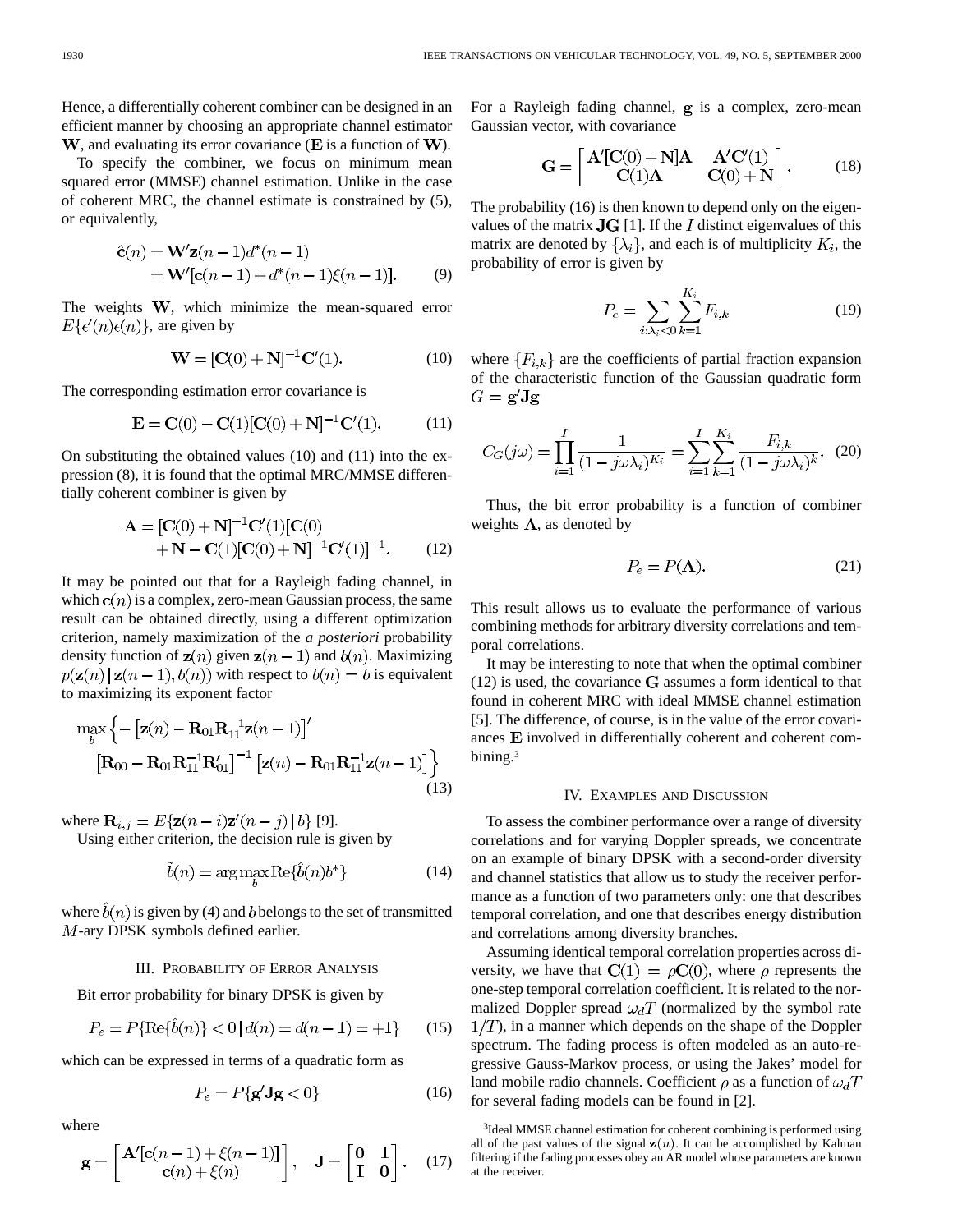

Fig. 2. Probabilities of error for combining with and without weighting, and their ratio as a function of  $E_b/N_0$ .

Correlation among diversity signals is described by

$$
\mathbf{C}(0) = \begin{bmatrix} 1 + (1 - \alpha)^2 & \alpha(1 - \alpha) \\ \alpha(1 - \alpha) & \alpha^2 \end{bmatrix}, \quad \alpha \in [0, 1].
$$
 (23)

This correlation matrix is constructed such that as the parameter  $\alpha$  changes from 0 to 1, the diversity changes from a single-order diversity for  $\alpha = 0$ , through a range of second-order, correlated, unequal-energy diversities, to an uncorrelated, equal-energy diversity for  $\alpha = 1$ . The noise is assumed to be uncorrelated,  $N =$  $N_0$ **I**. The SNR per bit is defined as SNR = trace  $C(0)/N_0$ .

Fig. 2 shows the bit error probabilities as functions of SNR with  $\rho$  as a parameter, for correlated diversity described by  $\alpha =$ 0.5. For each value of  $\rho$ , two error probability curves are shown: the higher error rate corresponds to EGC  $(A = I)$  and the lower to the optimal MRC (12). The two curves apparently coincide only for  $\rho = 1$ , i.e., for slow fading. The exact difference in performance depends on  $\rho$ , i.e., on the fading rate of the channel. While the difference is small at low SNR, with increasing SNR the loss of EGC rapidly increases, ultimately resulting in a higher error probability floor. The value  $\rho = 0.9$ is too low to be realistic for the majority of known applications; nevertheless it is included for the sake of completeness. On the other hand, using the Jakes' model, and assuming a vehicle speed of 80 mi/h, a carrier frequency of 900 MHz, and a bit rate in the range 2400 b/s –9600 b/s,  $\rho$  is found to vary between 0.98 and 0.998. For higher bit rates, such as 64 kb/s,  $\rho$ stays close to 1 for a wide range of vehicle speeds ( $\rho > 0.9999$ ) for speeds below 150 mi/h).

The second plot of Fig. 2 shows the ratio of the error probabilities obtained with and without combiner weighting,  $P_e/P_{e, no} = P(\mathbf{A})/P(\mathbf{I})$ , with **A** chosen in the optimal manner, given by the expression (12). This ratio is clearly always less than one, demonstrating that the optimal MRC outperforms EGC uniformly, i.e., for all values of SNR. The difference in performance of the two combiners is caused both by diversity correlation and by fading dynamics. However, EGC loss caused by diversity correlation only (solid curves) is very small compared to that caused by the fading dynamics. In fact, it is practically nonexistent at higher SNR, and negligible at low SNR. As  $\rho$ decreases, i.e., fading becomes faster, the gain obtained by matching the combiner parameters to the fading statistics starts to show at progressively lower SNR values. For example, with  $\rho = 0.99$ , and SNR close to 30 dB, the error probabilities differ approximately by a factor of two. The corresponding SNR loss is extremely high, as the error probability saturation region is almost reached for these parameters. At lower values of SNR, the loss of EGC is not severe at all, which justifies the use of this simple technique. (It should be noted, however, that additional performance degradation at finite SNR would result if there existed correlation between the noise components across diversity. Noise correlation, of course, has no effect on the error probability floor, which is caused by fading dynamics.)

Performance of the two combiners as a function of fading dynamics is summarized in Fig. 3. The parameter  $\alpha$  is set to 0.3, and the error probabilities of the two combiners are plotted versus  $1 - \rho$ , which is proportional to the Doppler spread. The accompanying plot represents the ratio of the optimal MRC error probability to the error probability of EGC. Evidently, the optimal MRC outperforms the EGC uniformly for all values of  $\rho$ . Notably, performance improvement is present for practical values of  $\rho$  in the range 0.999-0.9. The error probability floors differ due to the signal correlations across diversity. (If instead of the signal, only the noise components were correlated, the two combiners would result in identical error floors.) At finite SNR and slow fading ( $\rho \rightarrow 1$ ), the performance of the two combiners is practically identical; however, at nonnegligible fading rates, the optimal combiner yields gain. The exact value of the gain depends on diversity correlations and the operating SNR.

The impact of diversity correlation is illustrated in Fig. 4 which shows the error probabilities, and their ratio, as a function of  $\alpha$ , at SNR = 25 dB. For slow fading, diversity correlation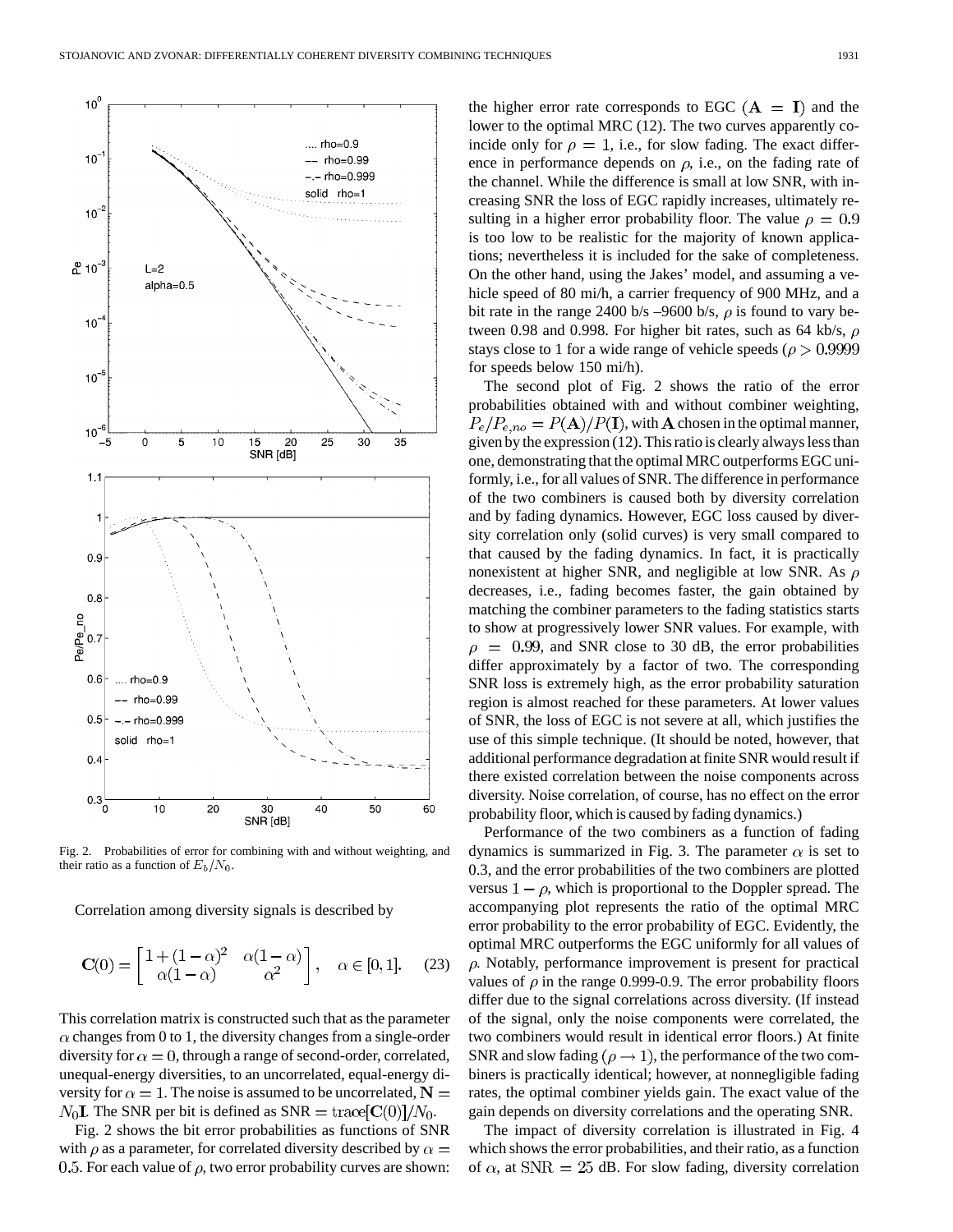$I = 2$  $10<sup>7</sup>$ alpha=0.3  $10<sup>-1</sup>$  $10$ உ  $10$  $10$  $SNP = 20dB$ SNR=30dB no noise solid  $10^{-}$  $10<sup>7</sup>$  $10^{-3}$  $10<sup>7</sup>$  $10^{-1}$  $10<sup>0</sup>$  $10^{-2}$  $1$ -rho  $0.8$  $0.6$ Pe/Pe\_no  $0.4$  $SNR = 20dB$  $SNR = 30dB$ no noise solid  $0.2$  $\mathsf{C}$  $10^{-3}$  $10^{-2}$  $10^{-4}$  $10^{-1}$  $10<sup>0</sup>$  $1$ -rho



Fig. 3. Probabilities of error for combining with and without weighting, and their ratio as a function of  $(1 - \rho)$ .

causes only a small difference in performance of the two combiners. However, as fading becomes faster, the optimal MRC results in a better performance for all but the limiting values of  $\alpha = 0$  and 1. (If in addition to the signal, the noise components were correlated too, the performance difference would exist as well at  $\alpha = 1$ ). Hence, the impact of frequency spreading, or fading dynamics, on the probability of error is emphasized by the presence of correlated diversity.

# V. CONCLUSION

In summary, the optimal differentially coherent MRC provides an improvement over the differentially coherent EGC uniformly for all values of SNR, fading rates and varying degrees

Fig. 4. Probabilities of error for combining with and without weighting, and their ratio as a function of diversity parameter  $\alpha.$ 

of correlation among diversity branches with unequal energy distribution. The improvement is higher for higher fading rates, with the exact amount depending on the energy distribution and correlations across diversity branches. For practical values of SNR and realistic fading rates, the loss incurred by EGC can be kept small if diversity correlations are made relatively low.

Despite the fact that performance improvement is available from the knowledge of channel statistics, it is not likely that precise measurements of either the channel fading rates, or the signal and noise correlations will be available for the design of a practical MRC. The presented error probability analysis is not limited to any particular case, and it also provides a tool for evaluating the effects of parameter mismatch.

 $10<sup>0</sup>$